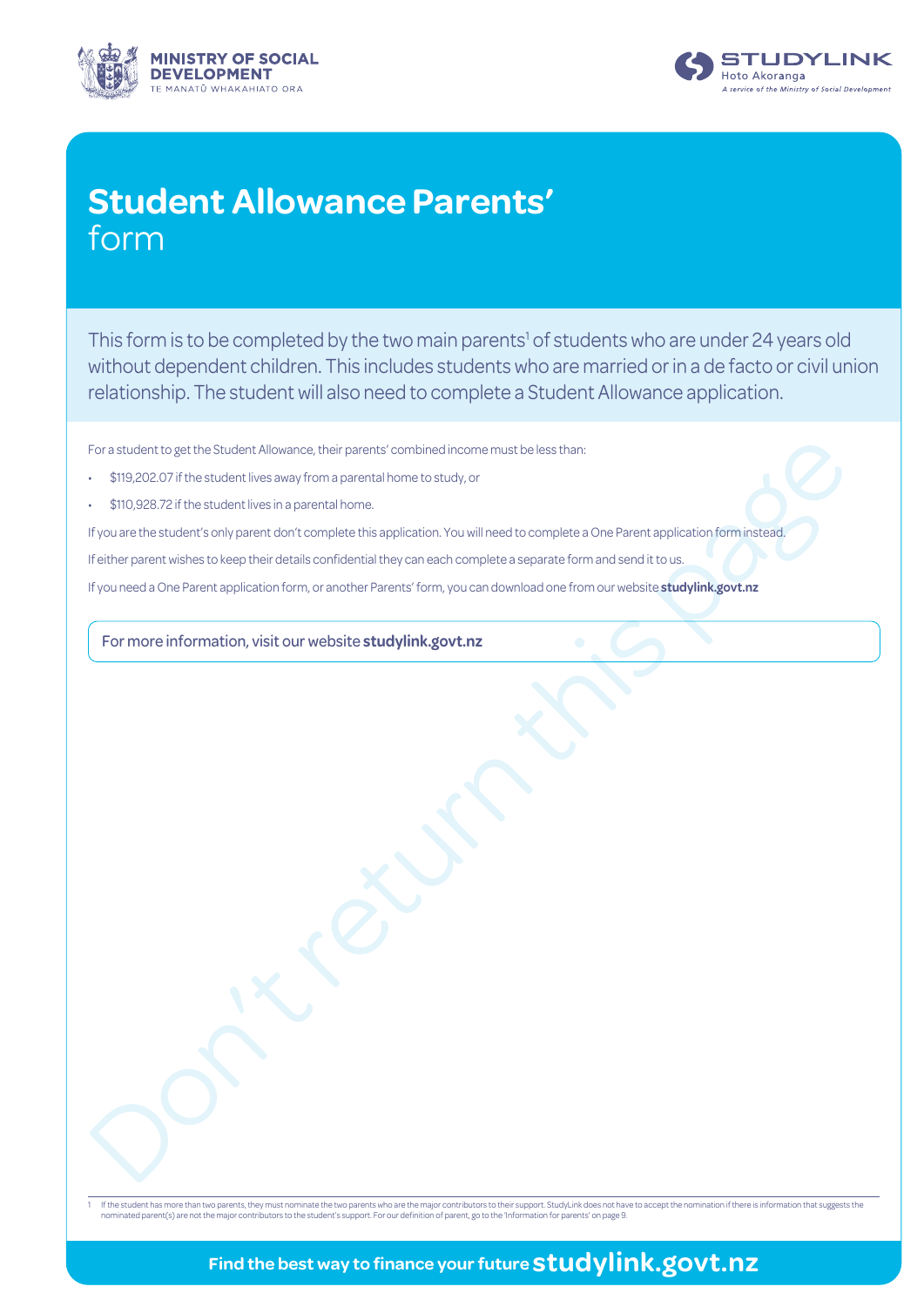# **Before you start – Read this page**

### Here are some important things you need to know before you complete this form.

#### **Use blue or black ink only**

When completing this form you must only use blue or black ink. If this form is completed in any other colour we might get you to complete another one.

#### **Answer all the questions**

It is important to answer every question in this form. If a question doesn't apply to you, use 'N/A' or 'nil'. Don't leave the space blank, unless indicated on the form, as this could delay the process and the student may not get paid on time.

#### **You may need to provide documents**

You may need to provide certain documents with this form – these are listed on page 8.

their pathod to answer every question in this form if a question doesn't apply to you, use type or init. Don't leave the space blank, unless<br>informal of the first could does necessaris and the stockent may not get a stocke All documents sent to StudyLink must be a verified copy. A verified copy is a copy of the original document which has been signed and dated by someone like a Solicitor/Lawyer, Notary Public, Court Registrar, an approved person at an education provider, school principal, StudyLink or Work and Income staff member or Justice of the Peace (listed in the Yellow Pages) who can confirm that the copy is the same as the original. They must print their name and title on each page and write that it is a true copy and sign it.

The best way to send your documents to us is online using **connect.co.nz** Please remember to include the student's name and client number with any documents that you send to us. For more information visit **connect.co.nz**

In most cases you won't have to provide any document that StudyLink has already seen.

Remember to sign and date this application on page 8 and make sure anyone else who needs to sign it has done so.

#### **How to return this form**

The easiest and fastest way to return your completed form to us is online using **connect.co.nz** Please remember to include the student's name and client number.

For more ways to contact us, visit our website **studylink.govt.nz**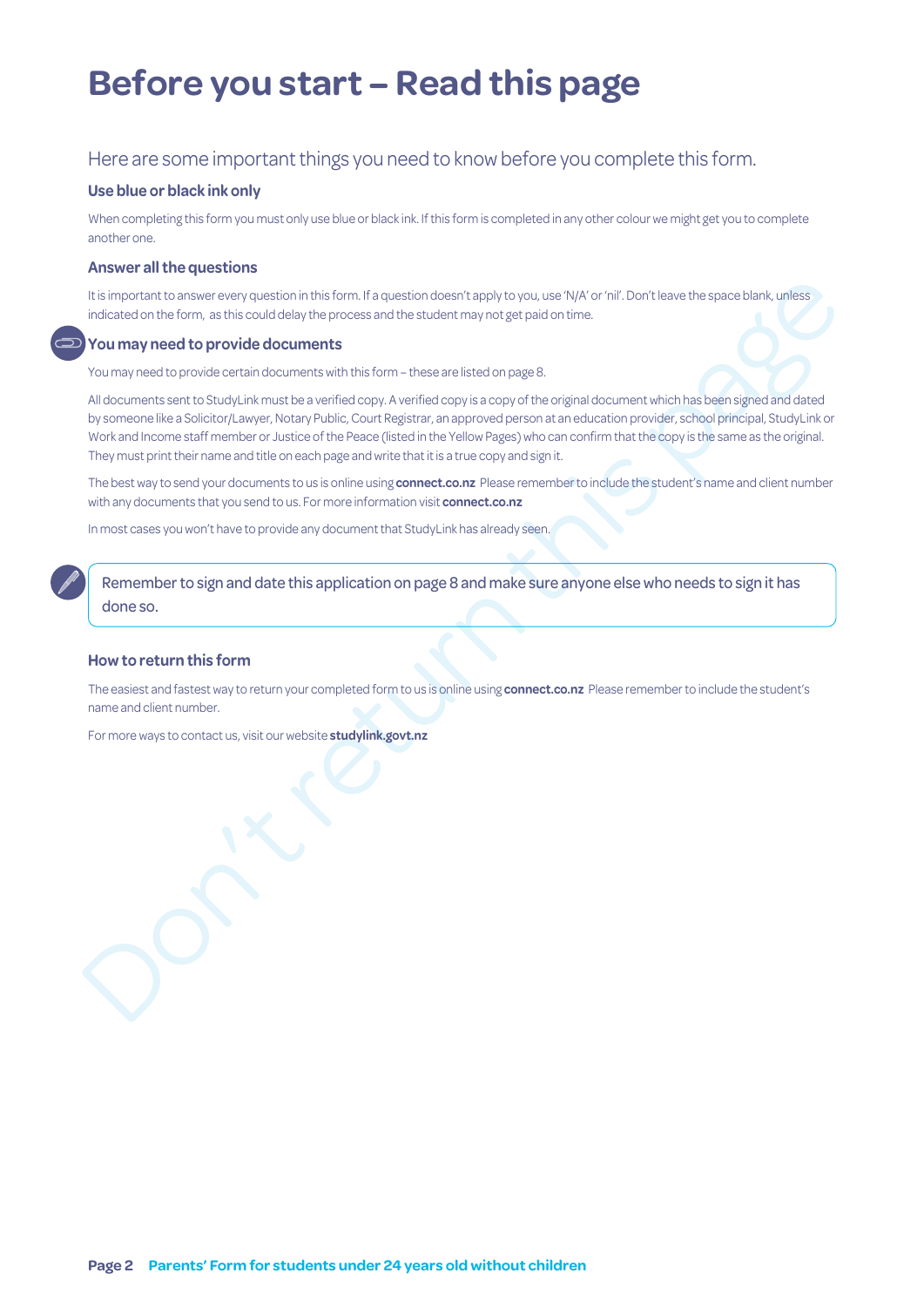#### **Students' details**

#### **1. Whose Student Allowance is this application for?**

This form can be used for more than one student. Each student must have applied for a Student Allowance.

| <b>Student's full legal name</b> | Will the student<br>be living with a<br>parent while they<br>are studying? | Date of birth | What is their client number<br>(if known) |
|----------------------------------|----------------------------------------------------------------------------|---------------|-------------------------------------------|
|                                  | N <sub>o</sub><br>Yes                                                      |               |                                           |
|                                  | N <sub>o</sub><br>Yes                                                      |               |                                           |
|                                  | <b>INo</b><br><b>Yes</b>                                                   |               |                                           |
|                                  | N <sub>o</sub><br>Yes                                                      |               |                                           |

#### **Parents' details**

#### **2. What is your legal name as it appears on your birth certificate or passport?**

#### **First parent**

| <b>First name</b> | Middle name(s) | Surname or family name | Relationship to student |
|-------------------|----------------|------------------------|-------------------------|
|                   |                |                        |                         |

#### **Second parent**

| <b>First name</b> | Middle name(s) | Surname or family name | Relationship to student |
|-------------------|----------------|------------------------|-------------------------|
|                   |                |                        |                         |

#### **3. Will the student be living with you while they are studying?**

| <b>First parent</b> | - | $\mathbf{r}$ | . . | Second parent |           |
|---------------------|---|--------------|-----|---------------|-----------|
| Yes                 |   | <b>No</b>    |     | Yes           | <b>No</b> |

We need to know if you are living in separate households while the student is studying. If you are, we'll disregard \$3,400 of your joint income.

#### **3a. What is your street address?**

By street address we mean a physical address. We need this information to determine if you are living in separate households. By separate households we mean living at different addresses for the majority of the week. Separate households do not include addresses used for holiday periods. You need to let us know if this changes.

#### **First parent**

| <b>Flat/House number</b> | <b>Street address</b> |             |           |                |
|--------------------------|-----------------------|-------------|-----------|----------------|
|                          |                       |             |           |                |
| <b>Suburb</b>            |                       | <b>City</b> | Post code | <b>Country</b> |
|                          |                       |             |           |                |

#### **Second parent**

| Flat/House number | <b>Street address</b> |             |           |                |
|-------------------|-----------------------|-------------|-----------|----------------|
|                   |                       |             |           |                |
| <b>Suburb</b>     |                       | <b>City</b> | Post code | <b>Country</b> |
|                   |                       |             |           |                |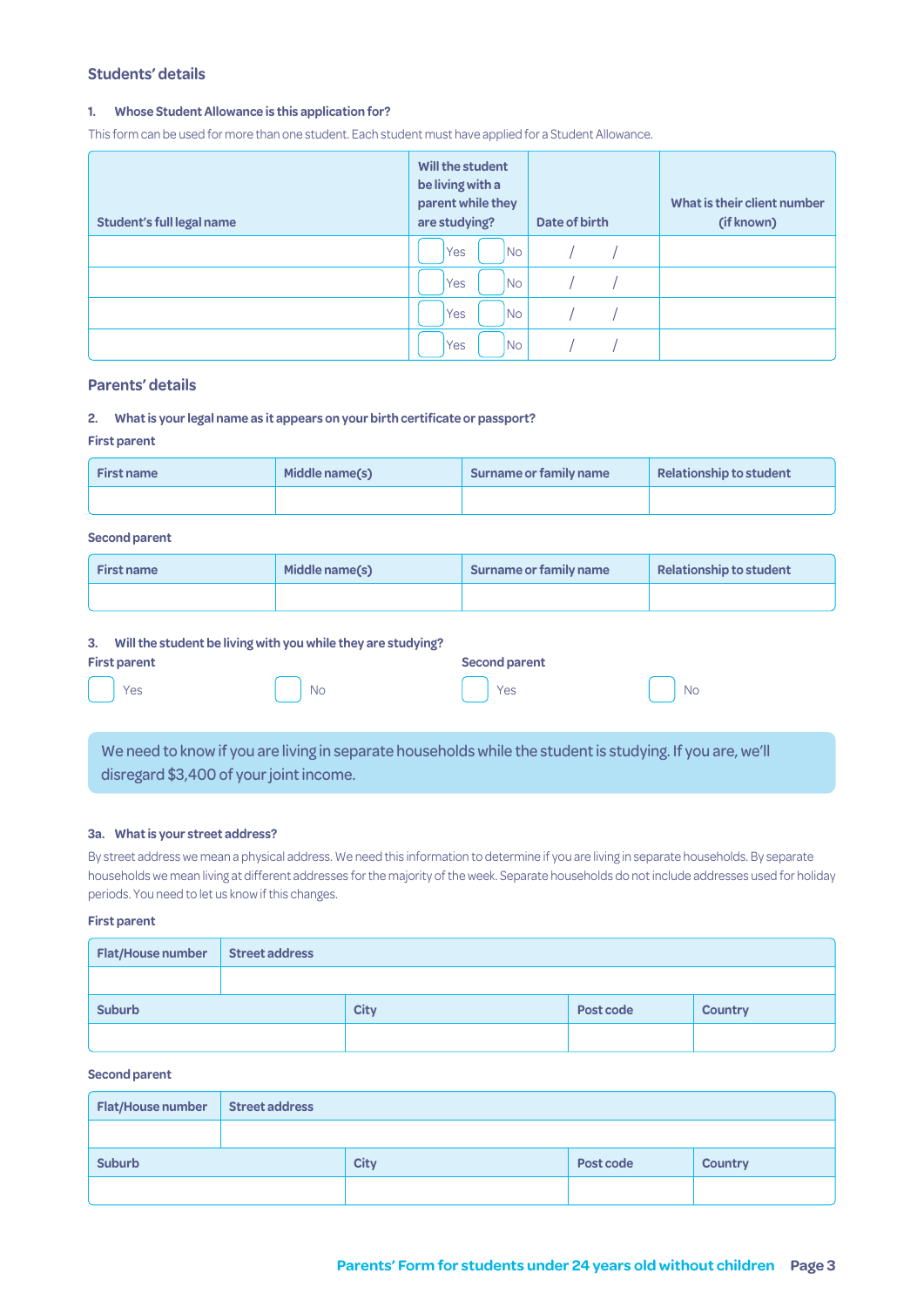#### **3b. What New Zealand address do you want your mail sent to (if different from the above address)?**

If you live overseas, please provide a contact address in New Zealand. If you don't live with the student and want to use their address, please include C/O in front of the address.

#### **First parent**

| <b>Flat/House number</b> | <b>Street address</b> |             |           |                |
|--------------------------|-----------------------|-------------|-----------|----------------|
|                          |                       |             |           |                |
| <b>Suburb</b>            |                       | <b>City</b> | Post code | <b>Country</b> |
|                          |                       |             |           | NEW ZEALAND    |

#### **Second parent**

| <b>Flat/House number</b> | <b>Street address</b> |             |           |                |
|--------------------------|-----------------------|-------------|-----------|----------------|
|                          |                       |             |           |                |
| <b>Suburb</b>            |                       | <b>City</b> | Post code | <b>Country</b> |
|                          |                       |             |           | NEW ZEALAND    |

#### **4. How can we contact you?**

#### **First parent**

| Phone | <b>Mobile</b> | Fax | <b>Email</b> |
|-------|---------------|-----|--------------|
|       |               |     |              |

#### **Second parent**

| Phone | <b>Mobile</b> | Fax | <b>Email</b> |
|-------|---------------|-----|--------------|
|       |               |     |              |

|                                                                                                                  |                                                                                                             | 5. Are you or have you been paid an Orphan's Benefit, Unsupported Child's Benefit or a Foster Care Allowance for the student? |                                                                                                                                              |    |  |
|------------------------------------------------------------------------------------------------------------------|-------------------------------------------------------------------------------------------------------------|-------------------------------------------------------------------------------------------------------------------------------|----------------------------------------------------------------------------------------------------------------------------------------------|----|--|
|                                                                                                                  | <b>First parent</b>                                                                                         |                                                                                                                               | <b>Second parent</b>                                                                                                                         |    |  |
|                                                                                                                  | Yes                                                                                                         | <b>No</b>                                                                                                                     | Yes                                                                                                                                          | No |  |
|                                                                                                                  | 5a. Do you or have you had a Transition Support Living Arrangement through Oranga Tamariki for the student? |                                                                                                                               |                                                                                                                                              |    |  |
|                                                                                                                  | <b>First parent</b>                                                                                         |                                                                                                                               | <b>Second parent</b>                                                                                                                         |    |  |
|                                                                                                                  | Yes                                                                                                         | <b>No</b>                                                                                                                     | Yes                                                                                                                                          | No |  |
| 5b. While supporting the student, will you be supporting any other full-time dependent students 16–23 years old? |                                                                                                             |                                                                                                                               |                                                                                                                                              |    |  |
|                                                                                                                  |                                                                                                             |                                                                                                                               | The other students must be aged at least 16 years old on 31 December in the year prior to the application and not older than 23 years old on |    |  |

old on 31 December in the year prior to 1 January in the year of the application.

**First parent Second parent** 

| Yes | <b>No</b> | $ $ Yes | 'No |
|-----|-----------|---------|-----|

#### **If yes, please give us their details:**

| <b>Student's full name</b> | Date of birth |  | Which education provider are they studying with |
|----------------------------|---------------|--|-------------------------------------------------|
|                            |               |  |                                                 |
|                            |               |  |                                                 |
|                            |               |  |                                                 |
|                            |               |  |                                                 |

**We need to see verified copies of each student's birth certificate or passport (unless we have already seen them).**

#### **Page 4 Parents' Form for students under 24 years old without children**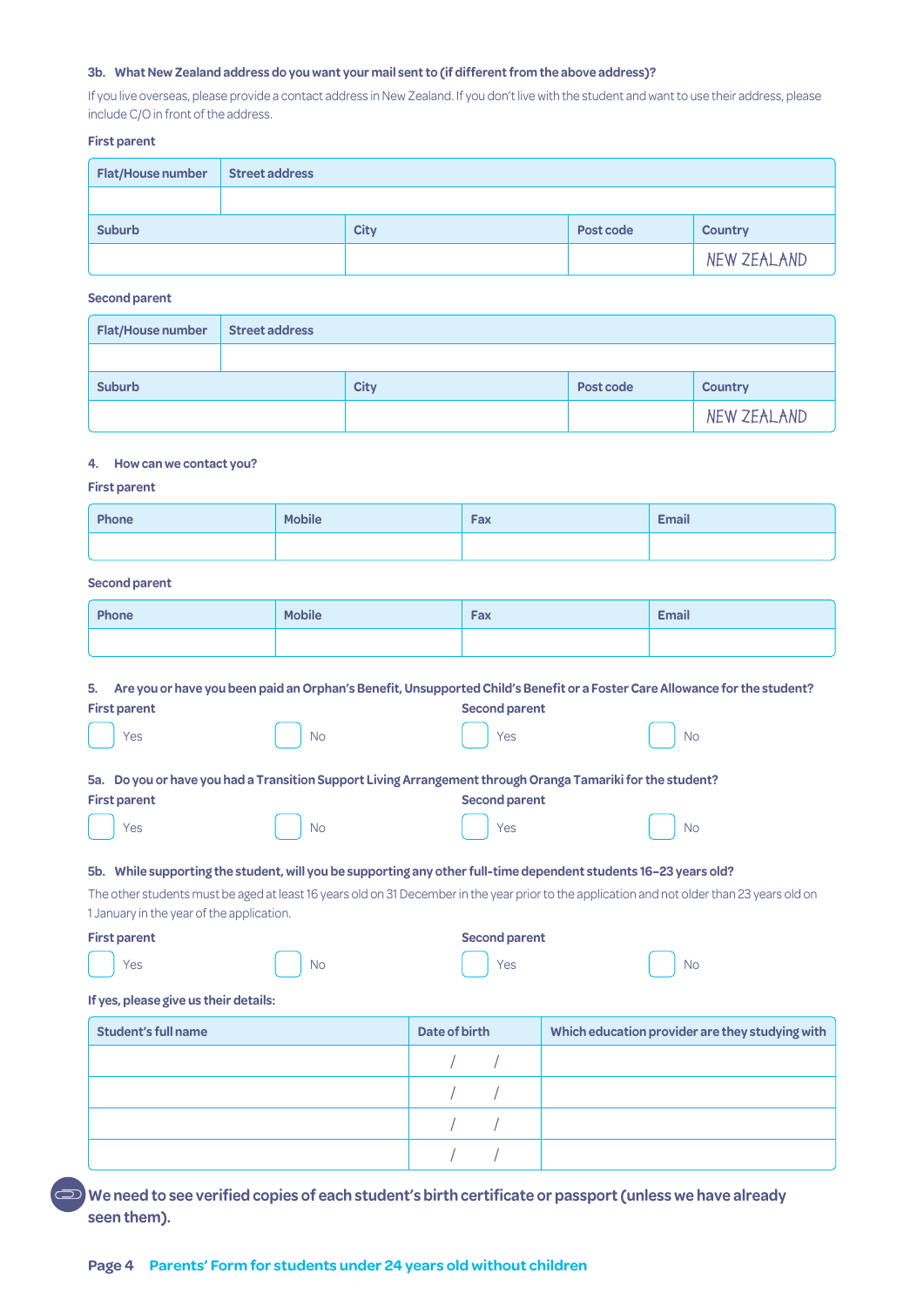#### **Tell us about your income**

#### **6. Are you currently receiving a Work and Income Benefit, New Zealand Superannuation or Student Allowance?**

We don't need to see evidence of these payments.

| <b>First parent</b> |                                                                              | <b>Second parent</b> |                         |  |
|---------------------|------------------------------------------------------------------------------|----------------------|-------------------------|--|
| Yes                 | $\begin{bmatrix} \cdot & \cdot \\ \cdot & \cdot \end{bmatrix}$ No (Go to Q7) | $\vert$ Yes          | $\bigcap$ No (Go to Q7) |  |

#### **If yes, what is your client number?**

If you have received assistance from StudyLink or Work and Income before, write your client number here if you know it. This number can be found on your Community Services Card if you have one. If you don't have a client number or don't know it, leave this question blank.

| <b>First parent</b> |  |
|---------------------|--|
| Second parent       |  |

#### **7. What is your current annual gross income?**

Please complete the table below and provide us with your current annual gross income from all sources. If your income has not changed since the last complete tax year, we can accept those details as your current income.

Please state what tax year your income declaration is for:

| <b>From</b> |                                                 |  |
|-------------|-------------------------------------------------|--|
|             | Day Nonth       Year   Day     Month       Year |  |

All income amounts (including all foreign sourced income) must be in New Zealand Dollars (NZ\$).

Where the following table is completed by your accountant or tax agent and they have provided their details and signed the declaration page, evidence is not required.

Note: Losses are generally treated as NIL income and cannot be offset against other income sources. Where a loss has been incurred please write "LOSS" in the appropriate field in the income source table below and complete the 'Income offsets' section in this form.

Please refer to the 'Information for parents' on pages 9 and 10 of this form for more information about the below income sources.

| Income source table                                                                                                                                                                                                                                                                         | <b>First parent</b> | <b>Second parent</b> |
|---------------------------------------------------------------------------------------------------------------------------------------------------------------------------------------------------------------------------------------------------------------------------------------------|---------------------|----------------------|
| <b>Salary and wages</b><br>Any gross yearly salary/wages from an employer, including overtime and other taxable allowances.                                                                                                                                                                 | \$                  | \$                   |
| <b>Ministry of Social Development payments</b><br>This includes any main benefits (for example, Jobseeker Support, Sole Parent Support, Supported<br>Living Payments), Student Allowance or New Zealand Superannuation.                                                                     | \$                  | \$                   |
| <b>Shareholder salaries</b><br>Any gross salary payments received from a company you have shareholdings in.                                                                                                                                                                                 | \$                  | \$                   |
| <b>Interest</b><br>Gross interest earned from any source.                                                                                                                                                                                                                                   | \$                  | \$                   |
| <b>Dividends</b><br>Distributions received from a private or publicly listed company.                                                                                                                                                                                                       | \$                  | \$                   |
| <b>Accident compensation</b><br>The amount you receive from Accident Compensation Corporation (ACC), a private insurer or<br>employer (this does not include compensation for a loss other than a loss of income or any lump<br>sum compensation under the Accident Compensation Act 2001). | \$                  | \$                   |
| Net rental income<br>All gross profit made from all rental properties you own, less expenses incurred.                                                                                                                                                                                      | \$                  | \$                   |
| <b>Business net income (sole trader)</b><br>All gross income received by the business, less all expenses incurred.                                                                                                                                                                          | \$                  | \$                   |
| Partnership net income<br>Your proportion of gross income received by the partnership, less all expenses incurred by the<br>partnership.                                                                                                                                                    | \$                  | \$                   |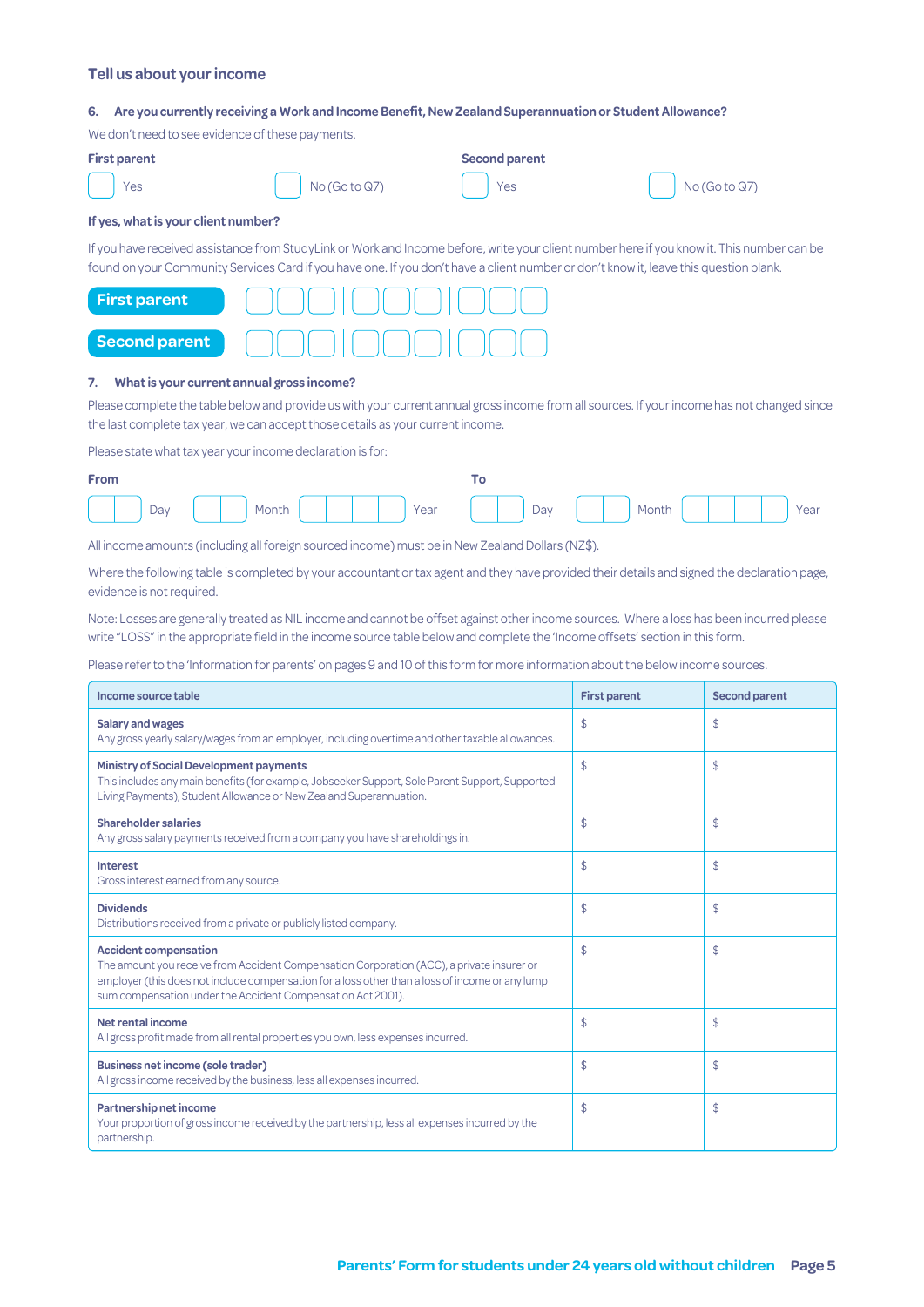| Income source table                                                                                                                                                                                                                                                                                                                                                                  | <b>First parent</b> | <b>Second parent</b> |
|--------------------------------------------------------------------------------------------------------------------------------------------------------------------------------------------------------------------------------------------------------------------------------------------------------------------------------------------------------------------------------------|---------------------|----------------------|
| Income of major shareholder held in a closely held company<br>The greater of either zero or the amount calculated using the following formula:<br>(persons (parents') interest + attributed interest) x (income-dividends)                                                                                                                                                           | \$                  | \$                   |
| <b>Director fees</b><br>Fees distributed from a company to a director for services performed.                                                                                                                                                                                                                                                                                        | \$                  | \$                   |
| <b>Trust beneficiary income</b><br>All income distributed from a trust to a beneficiary.                                                                                                                                                                                                                                                                                             | \$                  | \$                   |
| Attributable trustee income (settlors only)<br>All income for the year of a trust that has not been distributed as beneficiary income.                                                                                                                                                                                                                                               | \$                  | \$                   |
| <b>Trustee fees</b><br>All fees distributed from a trust to a trustee for services performed.                                                                                                                                                                                                                                                                                        | \$                  | \$                   |
| <b>Personal drawings</b><br>Any payments withdrawn from any entity for personal use in addition to the salary and profit.<br>This excludes any payments that are from a parent's capital ownership of an investment activity or<br>business that are:<br>not payments by a trustee and<br>are received on capital account and<br>not a loan.                                         | \$                  | \$                   |
| Other payments that exceed \$5,000.00<br>Payments received from any other source and used for your family's usual living expenses or to<br>replace loss or diminished income.                                                                                                                                                                                                        | \$                  | \$                   |
| <b>Income from boarders</b><br>Taxable income from boarders as defined by Inland Revenue.                                                                                                                                                                                                                                                                                            | \$                  | \$                   |
| <b>Tax exempt income</b><br>Salary and wages exempt from income under specific agreements in New Zealand.                                                                                                                                                                                                                                                                            | \$                  | \$                   |
| Pensions and annuities, distributions from superannuation/retirement savings schemes<br>The full amount of any overseas pensions (taxable and non-taxable) and 50% of the amount of<br>any New Zealand pension or annuity payments from life insurance or distributions from a private<br>superannuation fund/retirement savings schemes (not including New Zealand Superannuation). | \$                  | \$                   |
| <b>Attributable fringe benefits</b><br>Fringe benefits provided by a company you hold voting interest of 50% or more and/or market value<br>interests of 50% or more (if market value circumstances exist).                                                                                                                                                                          | \$                  | \$                   |
| Salary exchanged for private use of an employer-provided motor vehicle<br>The amount of the reduction in your salary when agreeing to a lower salary in exchange for use of a<br>company motor vehicle.                                                                                                                                                                              | \$                  | \$                   |
| <b>Employer provided short-term charge facilities</b><br>The amount of short-term charge facilities where it is not already included in your taxable income.                                                                                                                                                                                                                         | \$                  | \$                   |
| <b>Portfolio Investment Entity income (PIE)</b><br>Includes taxable and non-taxable income attributed by a Portfolio Investment Entity.                                                                                                                                                                                                                                              | \$                  | \$                   |
| Income equalisation scheme deposits<br>Includes any deposits made to Inland Revenue as a part of an income equalisation scheme and any<br>interest earned on those deposits. Withdrawals from certain schemes are not considered income.                                                                                                                                             | \$                  | \$                   |
| Income equalisation scheme withdrawals<br>Includes any withdrawals from adverse events income equalisation schemes and forest thinning<br>operations income equalisation scheme. Deposits to these schemes are not considered income.                                                                                                                                                | \$                  | \$                   |
| Other sources of income<br>If there are any further income sources not included above (i.e. non-NZ tax resident overseas<br>taxable income) please state here. This includes where you might have directly or indirectly<br>deprived yourselves of income (which would result in the student getting a Student Allowance or<br>payment at a higher rate).                            | \$                  | \$                   |
| TOTAL INCOME: The total of ALL income in this Income source table                                                                                                                                                                                                                                                                                                                    | \$                  | \$                   |

#### **Income offsets**

For Student Allowance parental income purposes, offset of losses between entities generally cannot occur. Where any offsets have occurred as part of calculations above, please explain why this is allowable under section MB 3(3) of the Income Tax Act 2007.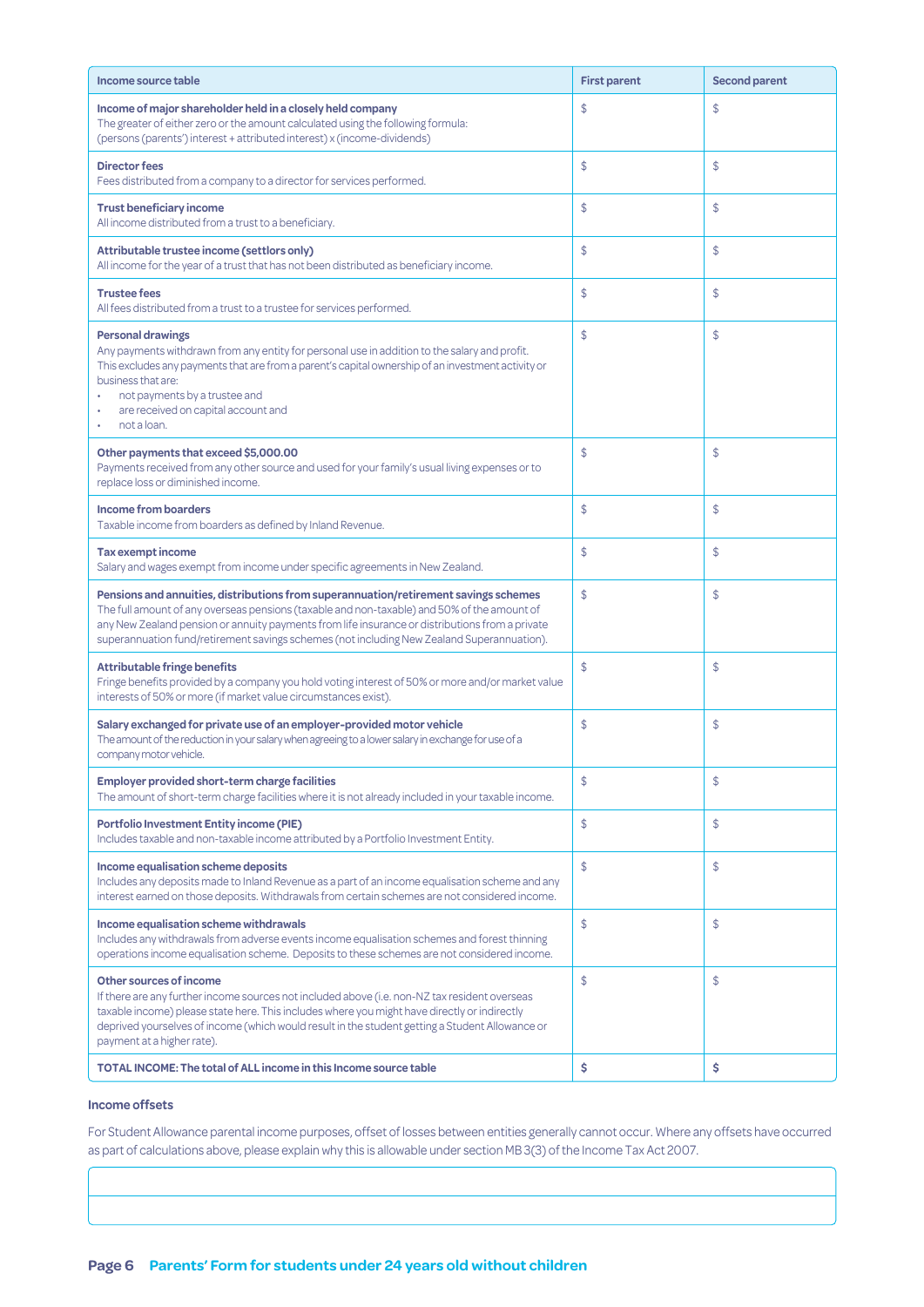#### **8. If you don't receive any income please explain why.**

#### **First parent**

**Second parent**

# **First parent Declaration for Accountant/Tax Agent**

If you have completed/provided the income information on this worksheet and you are the accountant/tax agent of the parent/s, please provide your details and sign below.

| <b>First name</b>                                                                                                                                                            | <b>Surname or family name</b> |              | <b>Business name (if applicable)</b>       |
|------------------------------------------------------------------------------------------------------------------------------------------------------------------------------|-------------------------------|--------------|--------------------------------------------|
|                                                                                                                                                                              |                               |              |                                            |
| Phone                                                                                                                                                                        |                               | <b>Email</b> |                                            |
|                                                                                                                                                                              |                               |              |                                            |
| <b>Accountant's/Tax Agent's signature</b>                                                                                                                                    |                               |              |                                            |
|                                                                                                                                                                              |                               | Day          | $\overline{c}$<br>Month<br>$\circ$<br>Year |
|                                                                                                                                                                              |                               |              |                                            |
|                                                                                                                                                                              |                               |              |                                            |
| <b>Second parent</b>                                                                                                                                                         |                               |              |                                            |
|                                                                                                                                                                              |                               |              |                                            |
| <b>Declaration for Accountant/Tax Agent</b>                                                                                                                                  |                               |              |                                            |
| If you have completed/provided the income information on this worksheet and you are the accountant/tax agent of the parent/s, please<br>provide your details and sign below. |                               |              |                                            |
| <b>First name</b>                                                                                                                                                            |                               |              |                                            |
|                                                                                                                                                                              | <b>Surname or family name</b> |              | <b>Business name (if applicable)</b>       |
|                                                                                                                                                                              |                               |              |                                            |
| Phone                                                                                                                                                                        |                               | <b>Email</b> |                                            |
|                                                                                                                                                                              |                               |              |                                            |
| <b>Accountant's/Tax Agent's signature</b>                                                                                                                                    |                               |              |                                            |
|                                                                                                                                                                              |                               | Dav          | $\overline{c}$<br>$\circ$<br>Month<br>Year |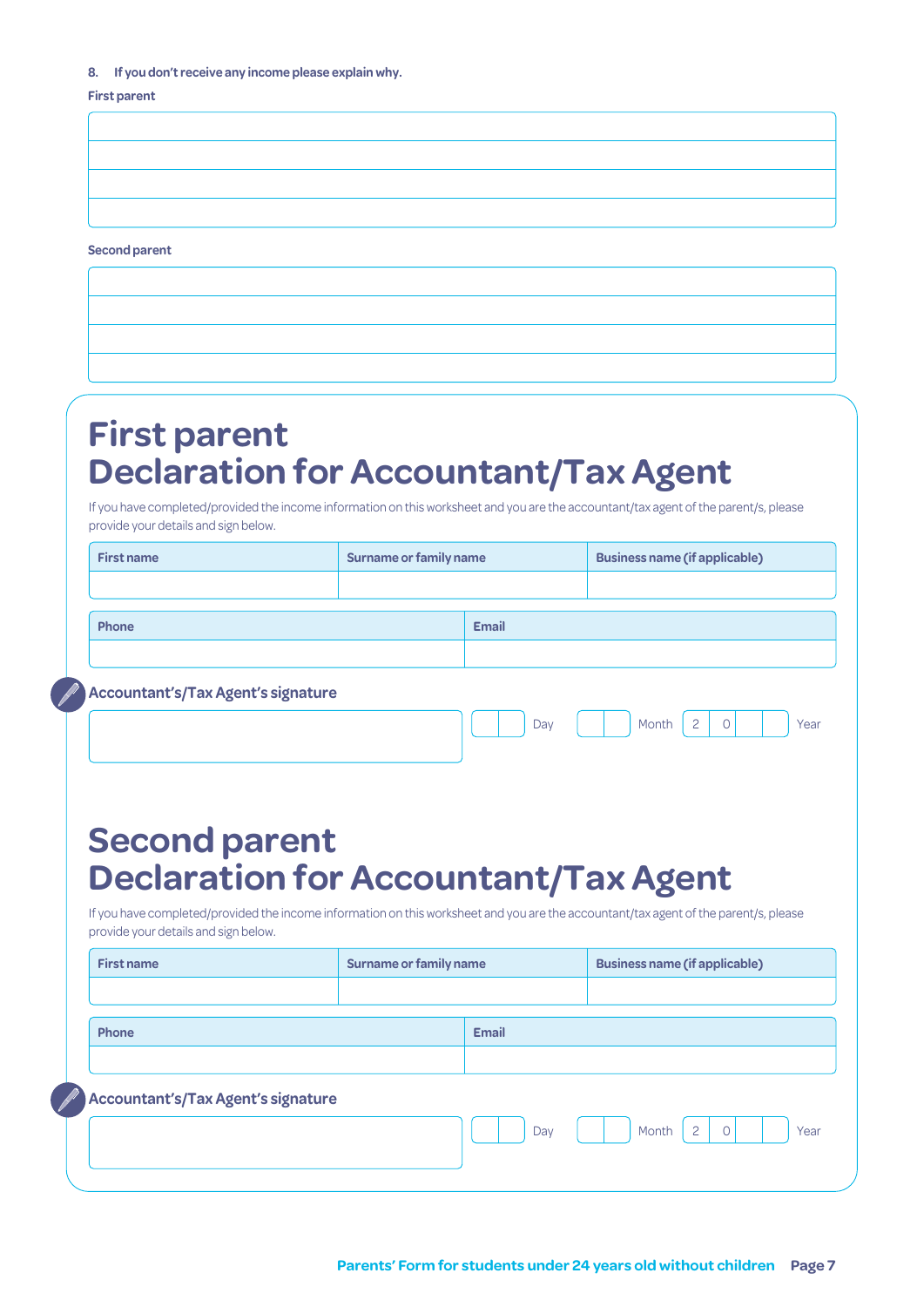| <b>Parents' checklist</b>                                                                                                                              | <b>First</b><br>parent | Second<br>parent |
|--------------------------------------------------------------------------------------------------------------------------------------------------------|------------------------|------------------|
| Make sure the Total income has been included on the Income source table on pages 5 and 6.                                                              |                        |                  |
| If your accountant or tax agent has completed the Income source table on your behalf, make sure they have also completed<br>the declaration on page 7. |                        |                  |

# **但Documents to provide**

**Where the Income source table is completed by your accountant or tax agent and they have provided their details and signed the declaration page, evidence is not required.**

**If you have completed the table yourself we require evidence to support your declarations.** 

All documents sent to StudyLink must be a verified copy. A verified copy is a copy of the original document which has been signed and dated by someone like a Solicitor/Lawyer, Notary Public, Court Registrar, an approved person at an education provider, school principal, StudyLink or Work and Income staff member or Justice of the Peace (listed in the Yellow Pages) who can confirm that the copy is the same as the original. They must print their name and title on each page and write that it is a true copy and sign it.

**First** 

**Second parent**

The best way to send your documents to us is online using **connect.co.nz** Please remember to include the student's name and client number with any documents that you send to us. For more information visit **connect.co.nz**

You need to provide any information we need before the end of the student's course or their Student Allowance application may be closed.

|                                                                                                                                                                                                                                                                                                                                                                                                                                                                                                                                                                                                                                                                                                                                                                                                  | parent |
|--------------------------------------------------------------------------------------------------------------------------------------------------------------------------------------------------------------------------------------------------------------------------------------------------------------------------------------------------------------------------------------------------------------------------------------------------------------------------------------------------------------------------------------------------------------------------------------------------------------------------------------------------------------------------------------------------------------------------------------------------------------------------------------------------|--------|
| Evidence of any income you receive. For example, recent payslips (you need to provide at least four weeks of income and<br>computer generated payslips must be signed by your employer), a letter or statement from your employer, a detailed<br>statement from your accountant or Inland Revenue (this can be printed from your myIR but must show the web address),<br>details of rental income and expenses, taxable boarder income, or a tax assessment notice of the country or countries you<br>receive income from stating your income before tax, or a letter from your bank(s), social security or pension provider, or any<br>other organisation you get income from. If your income hasn't changed since the last complete financial year you can provide<br>evidence of this income. |        |
| Evidence of your nil taxable income – if you don't have any income. For example, a letter or statement from Inland Revenue                                                                                                                                                                                                                                                                                                                                                                                                                                                                                                                                                                                                                                                                       |        |

or your accountant, as well as a statement detailing how you support yourself on nil income. If you receive financial help from someone else, they need to complete a written statement confirming that they have been financially supporting you, and the amount of financial assistance you have received from them - this statement must also state if the assistance received is a gift or a loan that needs to be repaid.

Birth certificates or passports for other full-time students. You won't need to provide these if StudyLink has already seen them.

# **Parents' declaration**

The information I have provided is true and I have not left anything out. I understand I may be asked to provide further evidence to support the income details I have given and that I could be prosecuted if I make a false statement.

#### **First parent's signature**

|                                                                                                                                                                                                                                                                                                                                                                                                                                                                                            | Day | Month | Year |
|--------------------------------------------------------------------------------------------------------------------------------------------------------------------------------------------------------------------------------------------------------------------------------------------------------------------------------------------------------------------------------------------------------------------------------------------------------------------------------------------|-----|-------|------|
| <b>Second parent's signature</b>                                                                                                                                                                                                                                                                                                                                                                                                                                                           | Dav | Month | Year |
| If your child is approved a Student Allowance and you're receiving child support or Working for Families Tax<br>Credits for them, you need to contact Inland Revenue straight away as your entitlement may be affected.<br>You can contact Child Support on 0800 221 221 and Working for Families Tax Credits on 0800 227 773.<br>If you're receiving any assistance from Work and Income, you need to contact them straight away too. You<br>can contact Work and Income on 0800 559 009. |     |       |      |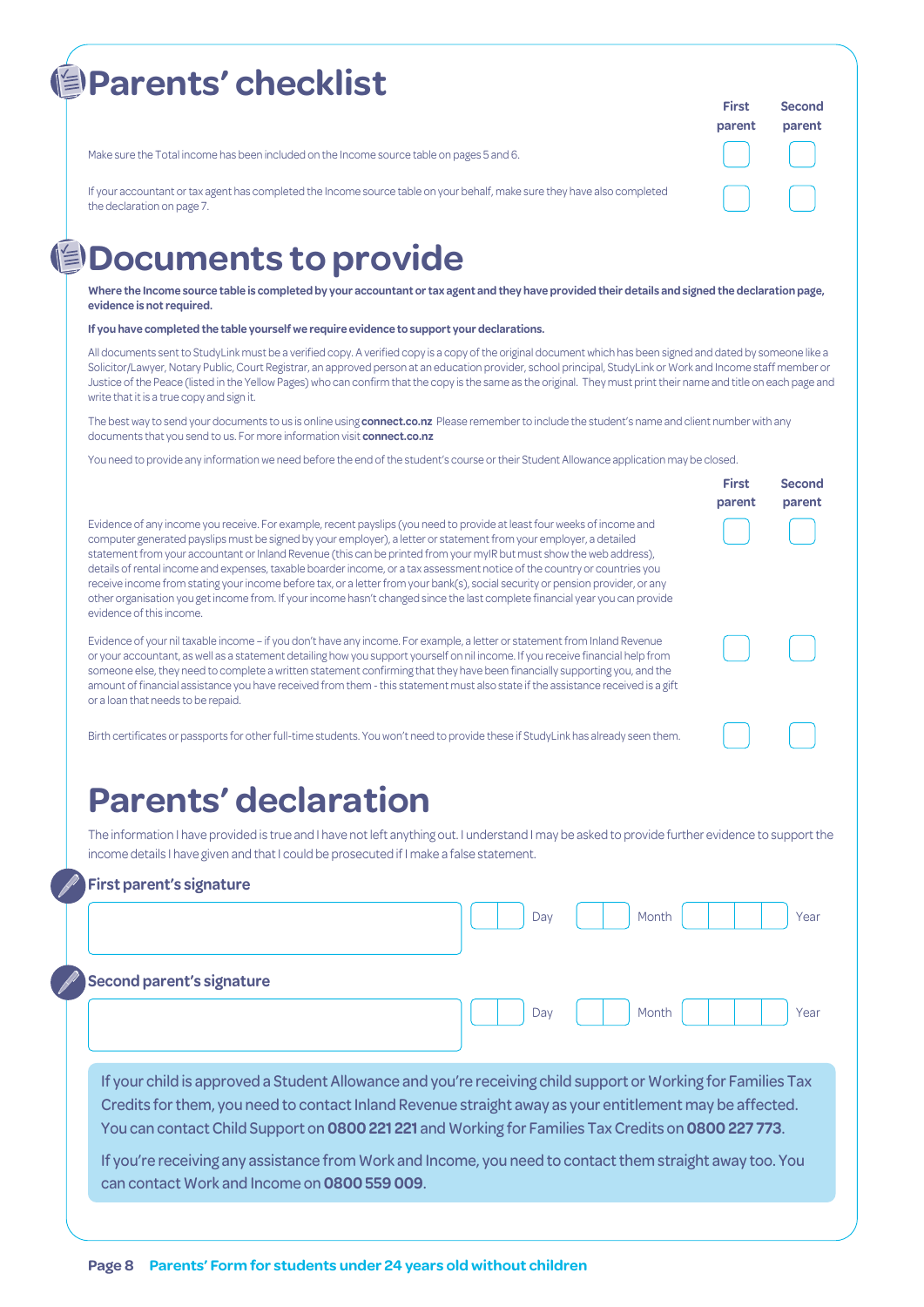# **Information for parents**

### **Definition of a parent**

A parent includes a natural or adoptive parent, step-parent<sup>1</sup>, partner<sup>2</sup> of a parent, some caregivers, and any other person acting in place of a parent<sup>3</sup> who is financially responsible for the student.

#### **Caregivers who are not parents**

A person (including their spouse or partner) who is, or has been, a caregiver of a student is not considered a parent if they:

- are receiving or have received a Foster Care Allowance, Orphan's Benefit or Unsupported Child's Benefit for the student, or
- are providing or have provided a Transition Support Living Arrangement through Oranga Tamariki for the student.

### **Income definitions**

For more information on Parental income, please refer to 'Parents' income – Student Allowance definition' in the glossary section on the StudyLink website: **studylink.govt.nz**

#### **Offsetting income losses – MB 3 of Income Tax Act 2007**

Energy of the method of the method is a method of the method of the method of the method of the method of the method of the method of the method of the method of the method of the method of the method of the method of the For Student Allowance parental income purposes, where a loss has occurred, it is generally regarded as nil income: an exception does exist to this rule. Where a parent has multiple business or investment activities of a kind that are normally associated with each other, a loss from one activity may be able to be offset against the profit from the other activity.

#### **Ministry of Social Development payments**

This is the gross amount of any income from a main benefit that you receive from Work and Income, New Zealand Superannuation or from a Student Allowance.

Note: A main benefit includes, Jobseeker Support, Sole Parent Support, Supported Living Payment, Emergency Benefit, Youth Payment and Young Parent Payment. Any supplementary assistance you receive (e.g. Accommodation Supplement) is not included as income.

#### **Salary/Wages**

This is the total amount of any salary or wages (taxable or nontaxable) you are paid by an employer. This includes paid parental leave and overseas salary and wages. This does not include non-taxable allowances or any wages you draw from a business, partnership or company you operate.

#### **Shareholder salaries**

This is the gross salary or remuneration distributed from a company to a shareholder for services performed. This is paid before the final net profit is determined. This is listed as an expense from the company.

#### **Interest**

Gross interest earned from any source. This includes any money earned from an interest bearing bank account.

#### **Dividends**

Dividends are part of a company's profit that is passed on to its shareholders. These are paid to shareholders according to the proportion of the company they own. Unit trusts are treated as companies for tax purposes and unit trust distributions are treated as dividends.

#### **Accident compensation**

Any ongoing gross payments paid to you as a result of an accident/ injury. This does not include compensation for a loss other than for a loss of income or any lump sum compensation under the Accident Compensation Act 2001.

#### **Net rental income**

This is the net income (gross income less expenses) made from all rental properties that you own. Income from rental properties that are part of a business or trust must be included in any business or trust income declared.

#### **Business net income (Sole Trader)**

This is the gross amount of any income that is received as a result of business activity less all expenses.

#### **Partnership net income**

Your proportion of net income (gross income less expenses) received by the partnership.

#### **Director fees**

All fees distributed from a company to a director for services performed.

*Continued …*

<sup>1</sup> A step parent is a person who is married, or in a civil union or de facto relationship with, the parent of the student.

<sup>2</sup> A partner is a person who is married, or in a civil union or de facto relationship with, the parent of the student.

<sup>3</sup> A person acting in place of a parent can include grandparents, other relatives (including whangai), and some current and former caregivers and guardians of the student.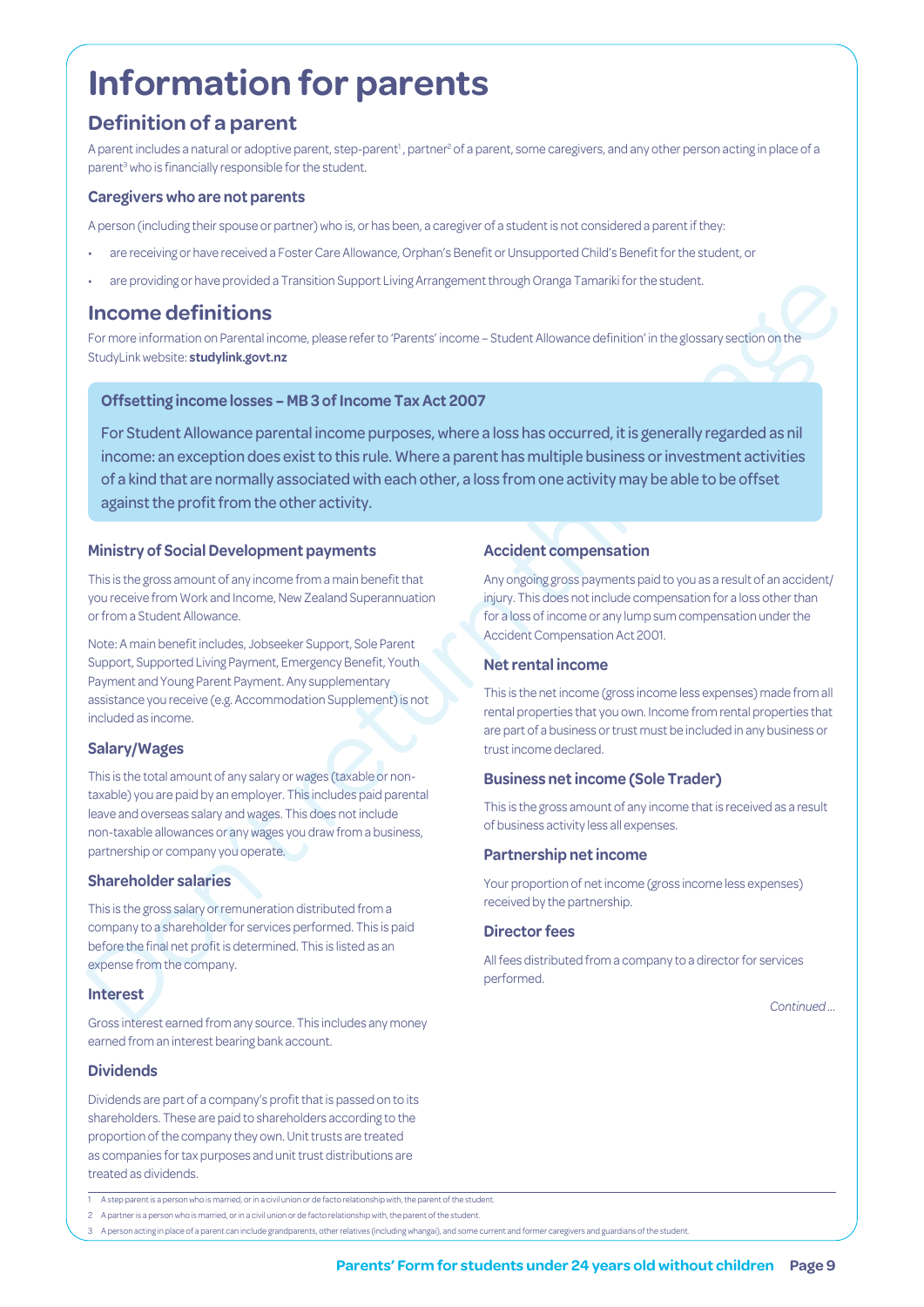### **Income of major shareholders held in a closely held company**

A closely held company is a company where at any time there are five or fewer people whose voting interests in the company is more than 50% or, if market value circumstances exist for the company, there are five or fewer people whose market value interest in the company is more than 50%.

If a parent is a major shareholder in a closely held company, the income is the greater of either zero or the amount calculated using the following formula:

#### **(parents' interest + attributed interest) x (income – dividends)**

#### **Attributable trustee income**

#### (MB 7 of the Income Tax Act 2007)

the following formula:<br> **Attributable fringe benefits**<br> **Conserts interest attributable fringe benefits (2027)**<br> **Conserts in the fringe benefits (2027)**<br> **Conserts in the fringe benefits (2027)**<br> **Conserts in the fringe** All income for the year of a trust that has not been distributed as beneficiary income is income attributed to the settlors of the trust. Generally a settlor is a person who transfers value in cash or kind to the trust for the benefit of the beneficiaries. You are also a settlor if you provide financial assistance to a trust (or for the benefit of the trust) with an obligation to pay you back on demand, and you don't ask the trust to pay you back or you defer making the request for repayment.

### **Trust beneficiary income**

All income distributed from a trust to a beneficiary.

#### **Trustee fees**

This is any income paid to you from a trust as trustee for services performed.

#### **Personal Drawings**

Any payments withdrawn from any entity for personal use in addition to the salary and profit paid to you.

#### **Other payments exceeding \$5,000.00 a year**

(MB 13 of the Income Tax Act 2007)

Payments received from any other person used for your family's usual living expenses or to replace diminished income can be considered income. These are payments that were used for something you and your family would otherwise have paid for yourselves.

Note: There are exclusions that are outlined under MB 13 (2) of the Income Tax Act 2007.

#### **Income from boarders**

The Inland Revenue website outlines what amount of any declared boarding payments are deemed to be taxable. This amount will depend on the costs incurred and payments received. Please see Inland Revenue's website for more information **ird.govt.nz**.

#### **Tax exempt income**

#### (MB 1(2) of the Income Tax Act 2007)

This includes salary and wages exempt from income under specific international agreements in New Zealand. It includes employees of international organisations such as the United Nations or the Organisation for Economic Cooperation and Development (OECD) or under the Diplomatic Privileges and Immunities Act 1968.

#### **Pensions and Annuities**

(MB 5, 6 and 10 of the Income Tax Act 2007)

This includes overseas pensions (state NZ\$). Also, 50% of the amount of income, pensions or annuities from a life insurance policy or private superannuation fund. This may also include certain distributions from retirement saving schemes or private superannuation schemes before the retirement age (65 years old). Please see Inland Revenue's website for more information **ird.govt.nz**.

#### **Attributable fringe benefits**

(MB 8 of the Income Tax Act 2007)

The value of any attributable fringe benefits received and the fringe benefit tax paid by the company is required to be declared by all shareholder-employees if you hold voting interest of 50% or more in a company.

### **Salary exchanged for private use of an employerprovided motor vehicle**

#### (MB 7B of the Income Tax Act 2007)

From 1 April 2014, if you agreed to a lower salary in exchange for private use of a company motor vehicle, the amount of your salary reduction is treated as part of your income. If the use of the vehicle just comes with the job then do not include the value.

#### **Employer-provided short term charge facilities**

(MB 7B of the Income Tax Act 2007)

As of 1 April 2014, if your employer is providing you with a shortterm charge facility that allows you to buy, hire, or charge goods or services at a discounted rate this can be treated as income. It would be considered income if the benefits are either more than 5% of your salary and wages, or \$1,200.

#### **Portfolio Investment Entity Income (PIE)**

(MB 1(5) of the Income Tax Act 2007)

This includes an amount of taxable or non-taxable income attributed by a PIE fund to you, except if the PIE fund is a 'lockedin' superannuation fund or retirement savings scheme (e.g. KiwiSaver).

#### **Income equalisation scheme deposits**

(MB 9 of the Income Tax Act 2007)

The income equalisation scheme allows you to deposit income from farming, fishing or forestry to Inland Revenue. The amount deposited into the income equalisation scheme is considered income and any interest earned on those deposits.

Withdrawals from the scheme are not considered income.

#### *Adverse events and forest thinning operations income equalisation schemes.*

Withdrawals from adverse events income equalisation schemes and forest thinning operations income equalisation schemes are parental income as they are taxable.

Deposits are not parental income.

**Note**: Generally refunds (excluding interest) are not considered income.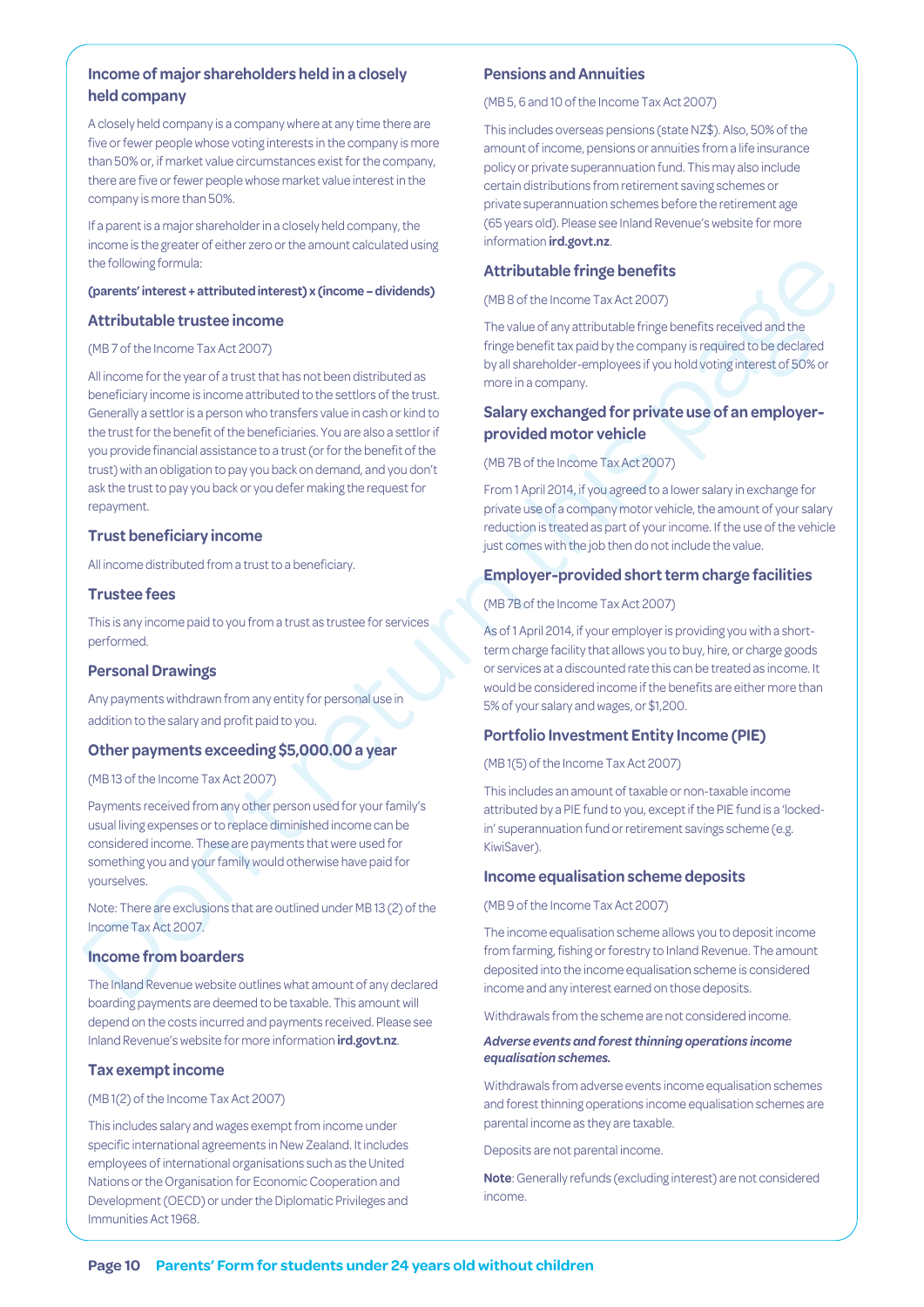# **How we protect your privacy**

### **Collecting your information**

**We collect your personal information, so we can provide income support, NZ Super or Veteran's Pension, Student Allowance, or Loans and connect you with employment, education and housing services. We do this under various Acts, which are all listed on our website at [workandincome.govt.nz/p](http://www.workandincome.govt.nz/about-work-and-income/privacy-notice/index.html)rivacy**

- To help us do this, we collect information about your identity, your relevant history, and your eligibility for our services.
- We get this information directly from you, and we sometimes collect information about you from others, including other government agencies.
- You can choose not to give us your personal information, but we might not be able to help you if you don't.

### **Using your information**

#### **We use the information you give us to make decisions about the best way to help you.**

- These decisions may be about:
	- whether you're eligible for our services
	- running our operations and ensuring our services are effective
	- the services we'll provide in the future.

### **Sharing your information**

- weget must improve the return verture of the way, we have the controlled to be corrected if it's wrong<br>
- it's us the return of the controlled to the section of the controlled to the controlled to the proof the section o **Sometimes, we need to share your information outside our Ministry to reach our goal of helping New Zealanders to be safe, strong, and independent.**

- To do this, we may share your information with:
	- prospective employers to help you find work
	- contracted service providers that help us to help you
	- health providers if we need your medical information to assess your eligibility
	- other government agencies when we have an agreement with them
	- some other governments if you may be eligible to get or are getting an overseas pension.
- We also share personal information when the law says we have to.

### **Respecting you and your information**

**We make sure we follow the Privacy Act to do what's right when we use your information.**

- We treat you and your information with respect, by acting responsibly and being ethical.
- We make sure any technology we use meets strict security standards so it keeps your information safe.

### **Get in touch if you have a question**

#### **You have a right to ask to see your personal information, and to ask for it to be corrected if it's wrong.**

- If you have a question or a complaint, please get in touch.
- You can find full details about what we do with personal information in our privacy notice at: **[workandincome.govt.nz/p](http://www.workandincome.govt.nz/about-work-and-income/privacy-notice/index.html)rivacy**